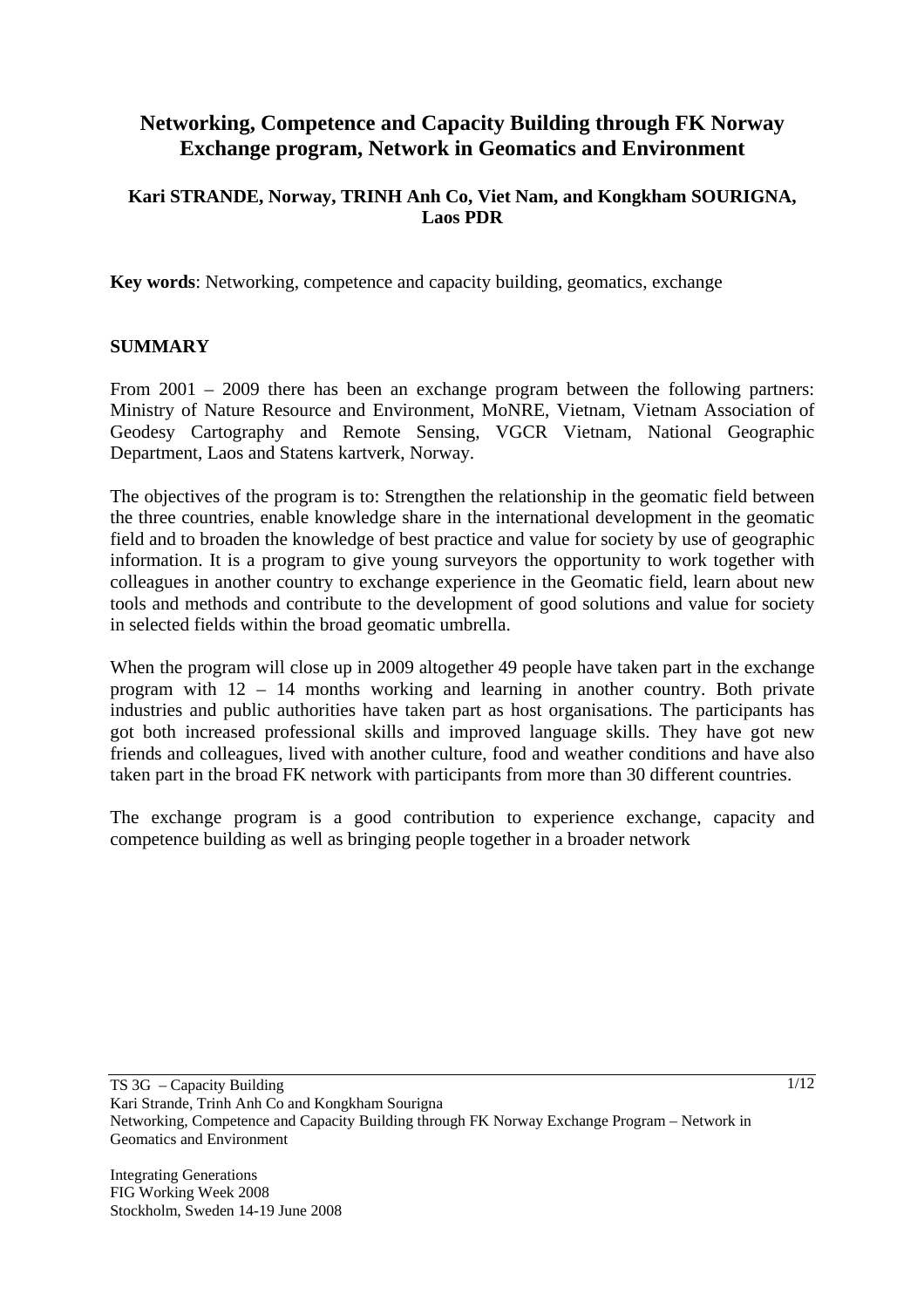# **Networking, Competence and Capacity Building through FK Norway Exchange program, Network in Geomatics and Environment**

## **Kari STRANDE, Norway, TRINH Anh Co, Viet Nam, and Kongkham SOURIGNA, Laos PDR**

# **1. INTRODUCTION**

The original Fredskorpset (Norwegian Volunteer Service) was founded in 1963 and was based on sending Norwegian volunteers in various disciplines to assist with the development in development countries. In 1999 the Norwegian Parliament gave its approval to a government proposal to restructure the organisation. The new Fredskorpset now called FK Norway launched its activities in 2000. The previous principle of "teaching to help" was replaced by a principle of "working to learn" The task of the FK Norway is to promote contact, co-operation and exchange between individuals, organisations, companies and institutions in Norway and the South. Such contact shall be based on reciprocity, equality and general solidarity. Thus, a partnership shall be based on, and conducted in the spirit of mutual learning and acknowledgement, as well as shared aspirations and goals. The FK is intended to help strengthen the commitment of young people and assist them in becoming involved in efforts to create a fairer world in North and South alike.

The Norwegian Mapping and Cadastre Authority in cooperation with the Norwegian Association of Surveyors has made agreements with sister organisations and institutions in S.R. Vietnam and Lao PDR for an exchange program for young surveyors. The main partners in Vietnam are the Ministry of Nature Resource and Environment, MoNRE, and the Vietnam Association of Geodesy Cartography and Remote Sensing, VGCR. Also some Universities and research institutions have taken part in the program. The partner in Lao PDR is National Geographic Department.

The program started in 2001 with visits to each other countries to identify the field of cooperation and potential host partners. The real exchange started in 2002 with 6 Norwegians going to Vietnam, 9 Vietnamses going to Norway, 1 Norwegian and 1 Vietnames to Laos, and 1 Lao to Vietnam. When the program close up in 2009 altogether 49 people have taken part in the exchange program with  $12 - 14$  months working and learning in another country. Both private industries and public authorities have taken part as host organisations.

### **2. OBJECTIVES AND ACTIVITIES**

The technologic development in the geomatic field is rapidly changing. Geographic Information Systems (GIS) is more available and used all over the world. It is important to develop solutions and standards on how we organise, exchange and combine basic geographic information with thematic information. If we are successful in demonstrating and

TS 3G – Capacity Building

Kari Strande, Trinh Anh Co and Kongkham Sourigna

Networking, Competence and Capacity Building through FK Norway Exchange Program – Network in Geomatics and Environment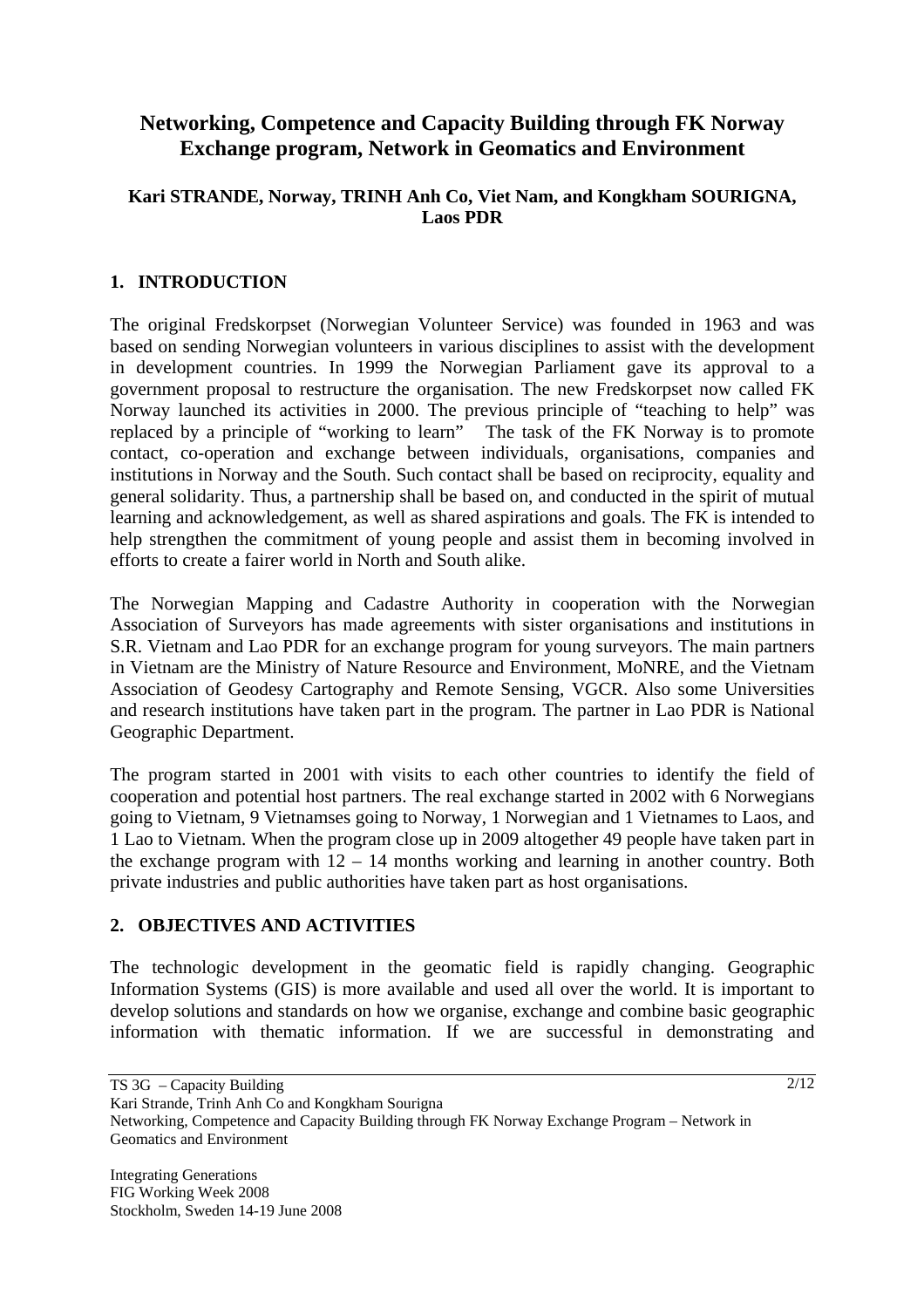communicating this we will contribute to better solutions, sustainable development and cost savings in many fields in the society.

# **Objectives**

The overall objectives for our exchange programme is to

Strengthen the relationship between sister organisations in the geomatic and environment field

− Create good relationship and integration/team work for exchange candidates

− Contribute to experience exchange in the development in the geomatic and environment field

Broaden the knowledge of best practice and value for society by use of geographic information and by use of new methods for air quality research and assessment.

Training in the chosen areas within geomatic and environment management and assessment

The goal is to give young surveyors the opportunity to work together with colleagues in another country to exchange experience, get training and assist in training that can help their organisations in the development of good solutions and value for society within geodetic network, dGPS and positioning, standardisation, remote sensing, SDI and database management, hydrographic survey, topographic and thematic mapping, land management and cadastre, web mapping, air pollution modelling and spatial planning. Geodetic Network, reference framework and transformation

The purpose is to transfer technology and managerial knowledge as a resource for economical and social growth for strengthening societies and improve the situation. Geographic information represents an infrastructure that is necessary in many aspects in the society such as;

- Local and regional area planning and management
- − Environment- and nature resource management
- Forestry, agriculture and fishery
- − Property and land management, cadastral issues,
- − Infrastructure

The expected putputs (results) is to have an extended capacity and improved technology and methods in the geomatic and environment field within the partners' organisation as well as institutional strengthening in the selected topics for exchange including exchanged experience on good management, working methods and cultural aspects. Other expected outputs are

- Improved cooperation across institutions and across country borders
- Strengthened network between partners and participants
- Strengthened network to other FK programmes in the region.

TS 3G – Capacity Building

Kari Strande, Trinh Anh Co and Kongkham Sourigna

Networking, Competence and Capacity Building through FK Norway Exchange Program – Network in Geomatics and Environment

Integrating Generations FIG Working Week 2008 Stockholm, Sweden 14-19 June 2008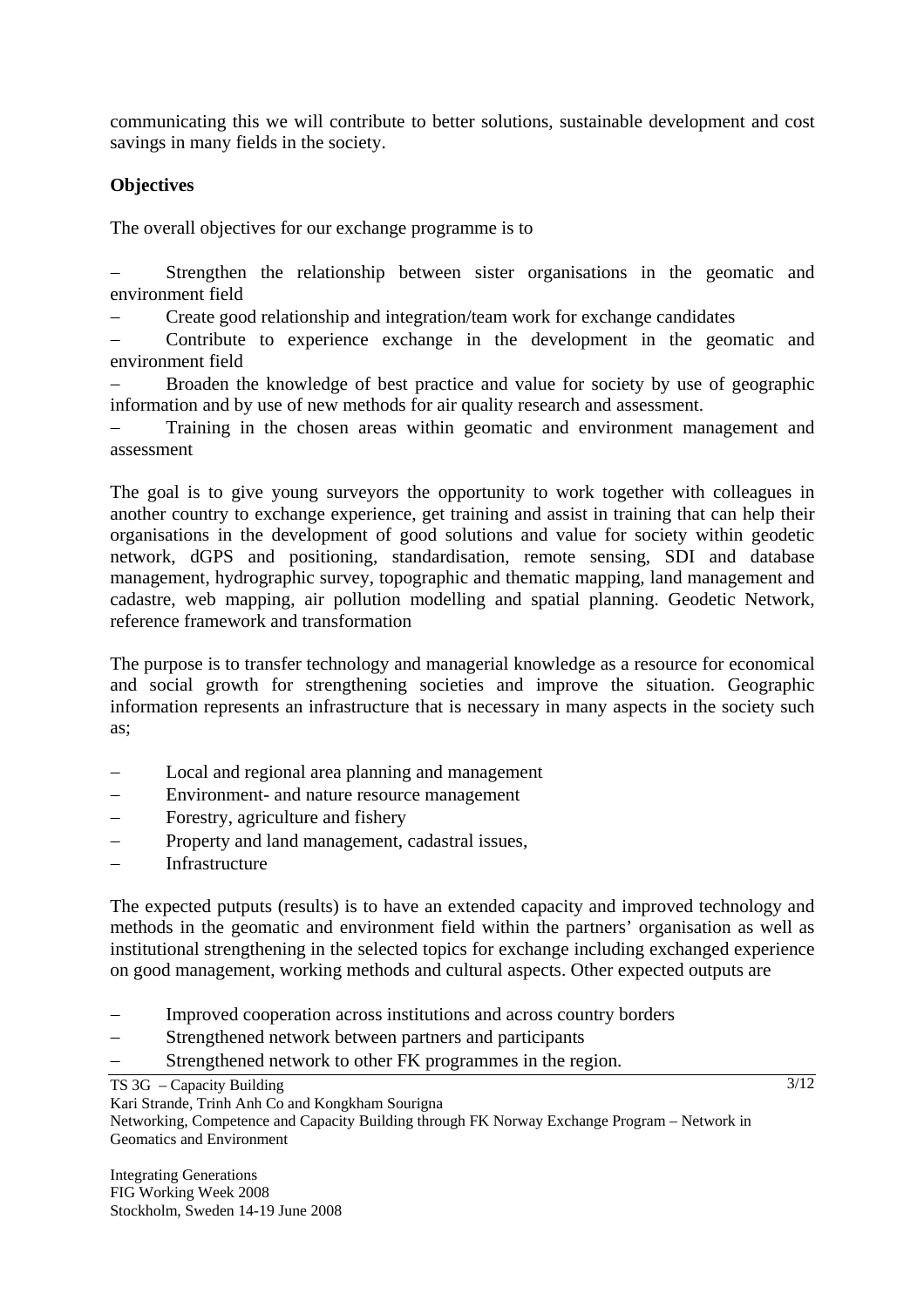Improved satisfaction and better use of the candidates skills within the host organisations

- − Improved network for international contact and standardisation.
- − Improved professional skills in specific subjects and improved language skills
- − New project(s) shall be initiated with possibilities for funding
- Increased knowledge about standardisation, new methods and systems.
- Increased production capacity within host and with home partners

## **2.1 Current Situation**

The Current situation, in relation to what the partners want to achieve has been positive for the partners and most of the participants social, cultural and professional. The working situation in first phase for the South participants was not optimal due to language problems and reorganisation by host partner. For some of the North participants there has also been a challenge, especially within some of the host organisations. It is important to find the optimal institution and use some time from the start of the posting to define tasks and progress for both host and participant. Networking among professionals internationally should be widely used for important information, discussion and exchange of experience and technology transfer. Good language skills in English for more employees are crucial. Projects and funding for implementation are highly needed as a supplement to the FK programme

The field of professional tasks within our partnership is within geodetic network, dGPS and positioning, standardisation, remote sensing, SDI and database management, hydrographic survey, topographic and thematic mapping, land management and cadastre, web mapping, air pollution modelling and spatial planning. Included in the program there have been several study trips to geographic and thematic mapping authorities, development agencies and private companies. The participants has got both increased professional skills and improved language skills. Important aspects have also been to learn about other culture and make friends and network between the organisations and to inform about their home country both in the professional field, and socially and cultural.

In the following we will present the main partners and some of the professional outputs and lessons learned from the program and we include a statement from one host company: "we appreciate how having our Vietnamese participant around, forces our own Norwegian employees to realize that they are part of a constantly increasing International environment." A statement from one participant gives his tribute to the program "From my opinion, the program should be continued. This program is very essential for Lao PDR as well as the participant can get useful experience by working in different countries."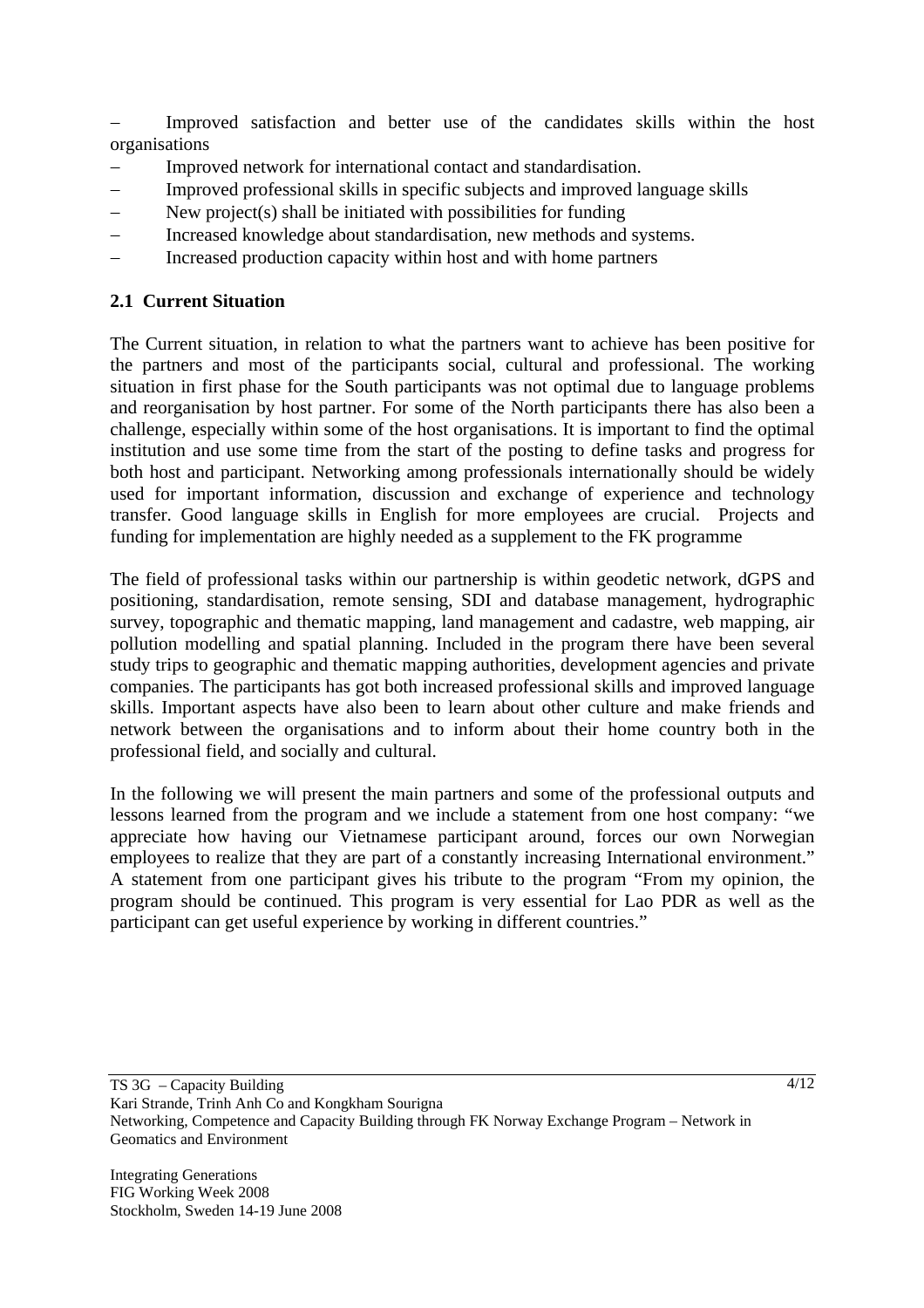# **3. THE MAIN PARTNERS**

# **3.1 Norwegian Partners**

### 3.1.1 Norwegian Mapping and Cadastre Authority (NMCA)

NMCA is a governmental agency with the task to develop and operate the national geographic infrastructure in Norway. (Norway digital) The infrastructure comprises: National geodetic network at high precision and with international interconnection Accurate satellite positioning services to ensure safe maritime, land and air navigation Data series of geographic information, nautical charts and land maps National Geographic Information Centre (NGIS) as a repository and distribution service Standards for maps and geographic information NMCA is also responsible for the Norwegian Land Registry

NMCA's role is to be the facilitating partner in Norway, main contact to FK and Programme co-ordinator

Fields of interests; Standardisation, Geodesy, Geodetic network, Differential GPS, Remote sensing, Spatial Data Infrastructure, Photogrammetry, Cartography, Cadastre/Land Registration - Land and property management, Area analysis, GIS, Hydrography. In addition to Environment and Geomatics subjects in the primary programme, the senior exchange part will give emphasis to Management, Leadership strengthening, Education, Business plan, Public service.

#### 3.1.2 Norwegian Co-partners

Norwegian Association of Surveyors participated in the starting phase with information and network assistance

Norwegian Institute for Air Research, NILU is host in the third phase

Ugland IT Group, private mapping and Web Company that has been host in three phases. Blom Geomatics, private surveying and mapping company that has been host in all phases Trondheim Municipality is host in fourth phase UNEP GRID Arendal was host in first phase

Norwegian participants are open recruited and come from various organisations both public and private

### **3.2 Vietnam Partners**

#### 3.2.1 The Ministry of Nature Resource and Environment (MONRE**)**

MONRE is the main responsible partner from Vietnam in collaboration with VGCR. MONRE with its Department of Surveying and Mapping including Land Administration is a sister organisation to the NMCA and has the same governmental responsibilities as NMCA.

TS 3G – Capacity Building Kari Strande, Trinh Anh Co and Kongkham Sourigna Networking, Competence and Capacity Building through FK Norway Exchange Program – Network in Geomatics and Environment

 $\sqrt{5/12}$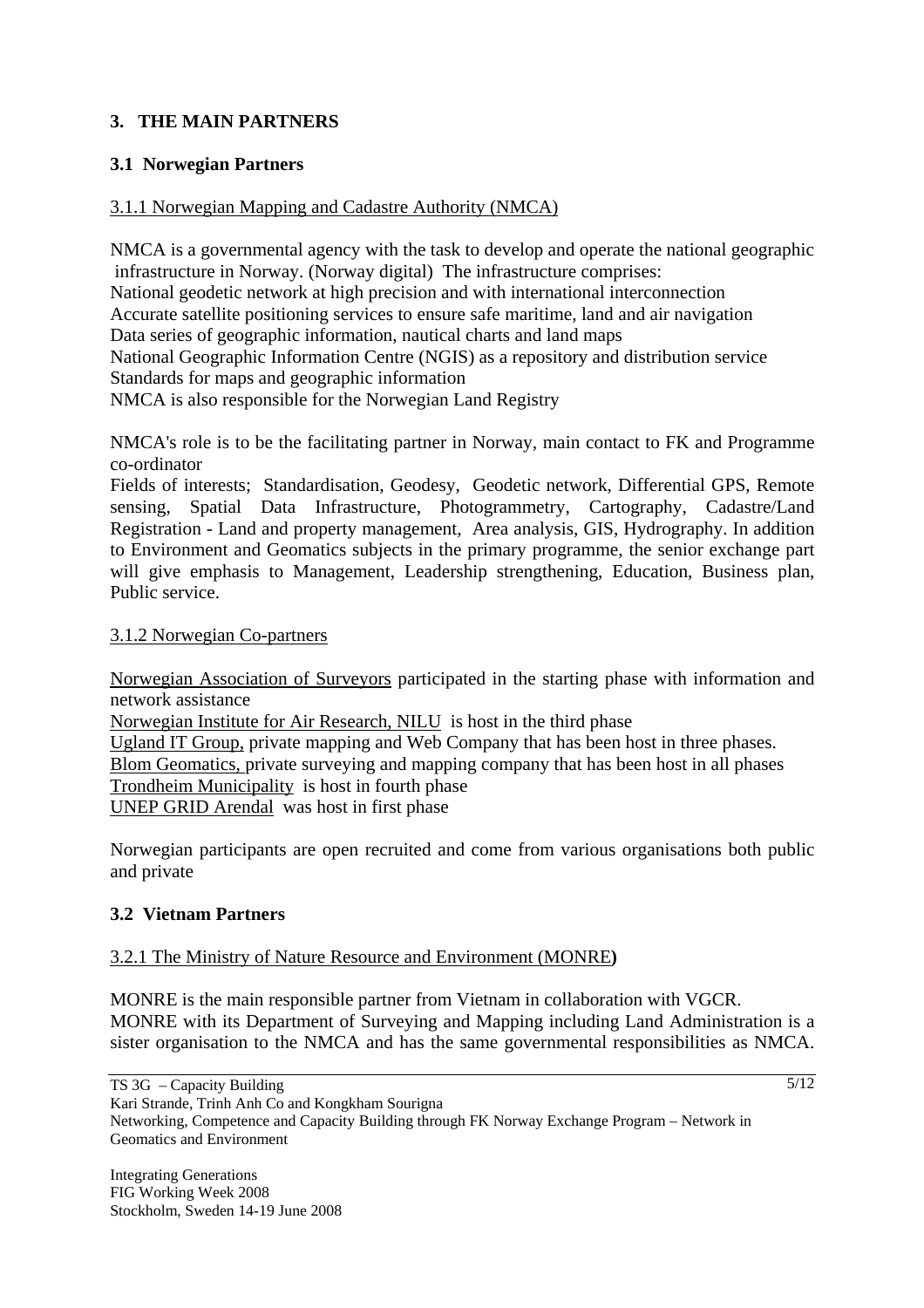MONRE with its Department of Nature Resource and Environment is also responsible copartner to the Air Pollution and Research area. Several of MONREs units have participated in the program by both being host for candidates from Norway and Laos and by sending candidates:

a) Vietnam Research Institute of Land Administration (VIRILA) The Field of interest: Geodesy/dGPS, Land information systems, environmental information systems, GIS and thematic mapping

b) Cartographic Publishing House (CPH) Field of interest is within Mapping, Standardisation, Database, GIS

c) Centre of Information and Documentation Archives of Resources and Environment (CIREN) Their field of interest: GI-Database design, GIS applications, GI-IT network

d) Aerial Photo Topography Company (APTC) Field of interest: Mapping and GPS.

e) Cadastre Engineering Survey Company ( CESC ) Field of interest: Cadastre, Land management , geodesy/GPS, database

f) Technology Environment Consultancy Service (TECOS)

g) Field of interest: Database, GPS/dGPS, Land management, Land titling

# 3.2.2 Vietnam Association of Geodesy, Cartography and Remote Sensing (VGCR)

VGCR is a non governmental organisation activating in the field of geomatics. Its goal is gathering and animating all of people who are working in the field of geomatics for helping each other to improve their professional knowledge and experience. VGCR are representing Vietnam in the international Federation of Surveyors (FIG).

VGCR s role in the program is as a facilitating partner in Vietnam, main contact to NMCA and program co-ordination in Vietnam. VGCR has a broad network to relevant host organisations and to Universities and provinces. VGCR is coordinating the recruitment prosesses in Vietnam and the information about the program in pPublications, web, local media and through conferences

Ho Chi Minh city Environmental Protection Agency (HEPA) is the organisation that has the continuously contact to NILU. The field of interest: Air Quality and assessment methods, poverty and health impact

The Hanoi University of Mining and Geology, faculty of Geodesy and Land administration has recruited and hosted exchange candidates and facilitated information seminar on the program at the university. Field of interest: Geodesy/GPS, mapping, Land management

Ho Chi Minh city University of Technology, Department of Geomatics Engineering took part in the first phase of the program as a host for two of the Norwegian candidates. Field of interest: Database/GPS, survey/GPS, Remote sensing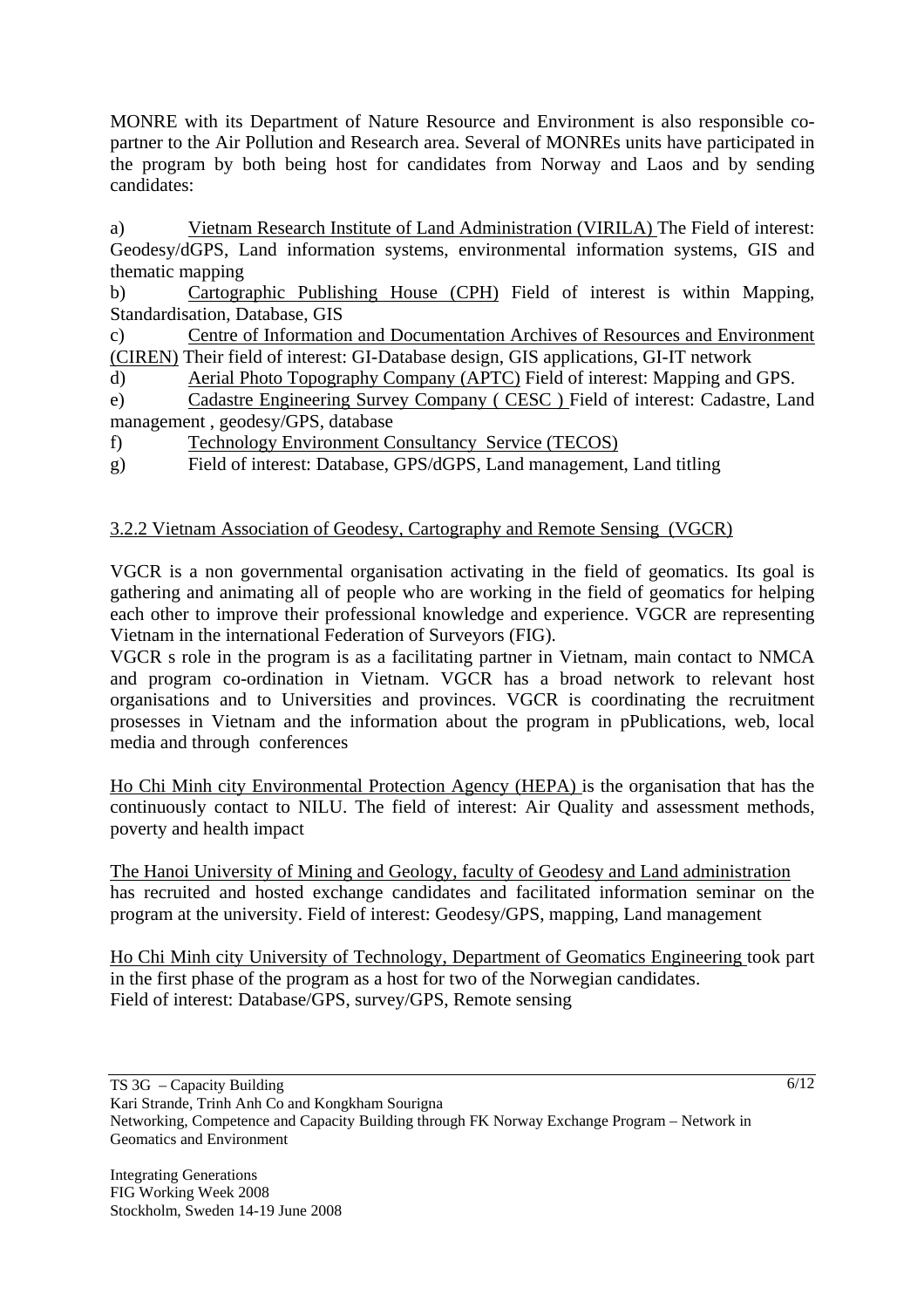## **3.3 Lao Partner**

## 3.3.1 National Geographic Department of Lao PDR (NGD)

NGD is the main partner in Laos. NGD is the responsible governmental institution working with Surveying and Mapping in Lao PDR. NGD is a department by the Prime Ministers office and is responsible for the Act of Surveying, for the Geodetic network, surveying and mapping, base map for land titling project and the national geographic infrastructure.

NGD has hosted 7 candidates from Vietnam and Norway. Field of interest: Geodesy, geodetic network, Surveying and GIS, establishment of Spatial data infrastructure (SDI). NGD is also cooperating with Department of Lands with the property system in Laos

# **4. THE EXCHANGE PROGRAM**

First phase of the exchange programme was carried out in the period from 2002 to 2004. The total number of participants was 18, with 7 Norwegians abroad and 9 from the South visiting Norwayn and 2 participants exchanged between Vietnam and Laos. Second phase was carried out in the period 2005 – 2006 with a total of 9 participants. We are now finishing the third phase and in the middle of fourth phase with some overlap. Total it will be 21 participants in phase three and four ending up in 2009.

# **4.1 Achievement through first Phase of Exchange**

The indicators for the professional part of the program for **South partner** are some specified output like map production and distribution, papers to conferences and publications, transfer of methods, guidelines for standardisation, satellite data analysis for forestry and environment use, research publications, map data structuring, documentation of methods and production line. For the south partners and participants the indicators are improved language and skills in the geomatic field, new methods and a network to use in the future.

The overall objectives are achieved so far according to the South partners but there could have been better results if the demands to the participants and commitment by host organisations had been more clarified in the beginning. There could have been better results also if the FK program was more linked to other international projects that were communicated and reported in English.

The results from South – South exchange are reported to be positive both from Laos and Vietnam. Some of the activities by the participants here were linked to other co-operation programmes between Laos and Vietnam with basic surveying and maps for cadastre programme and cooperation with Department of Land. Lao partner especially express their satisfaction with the exchange program.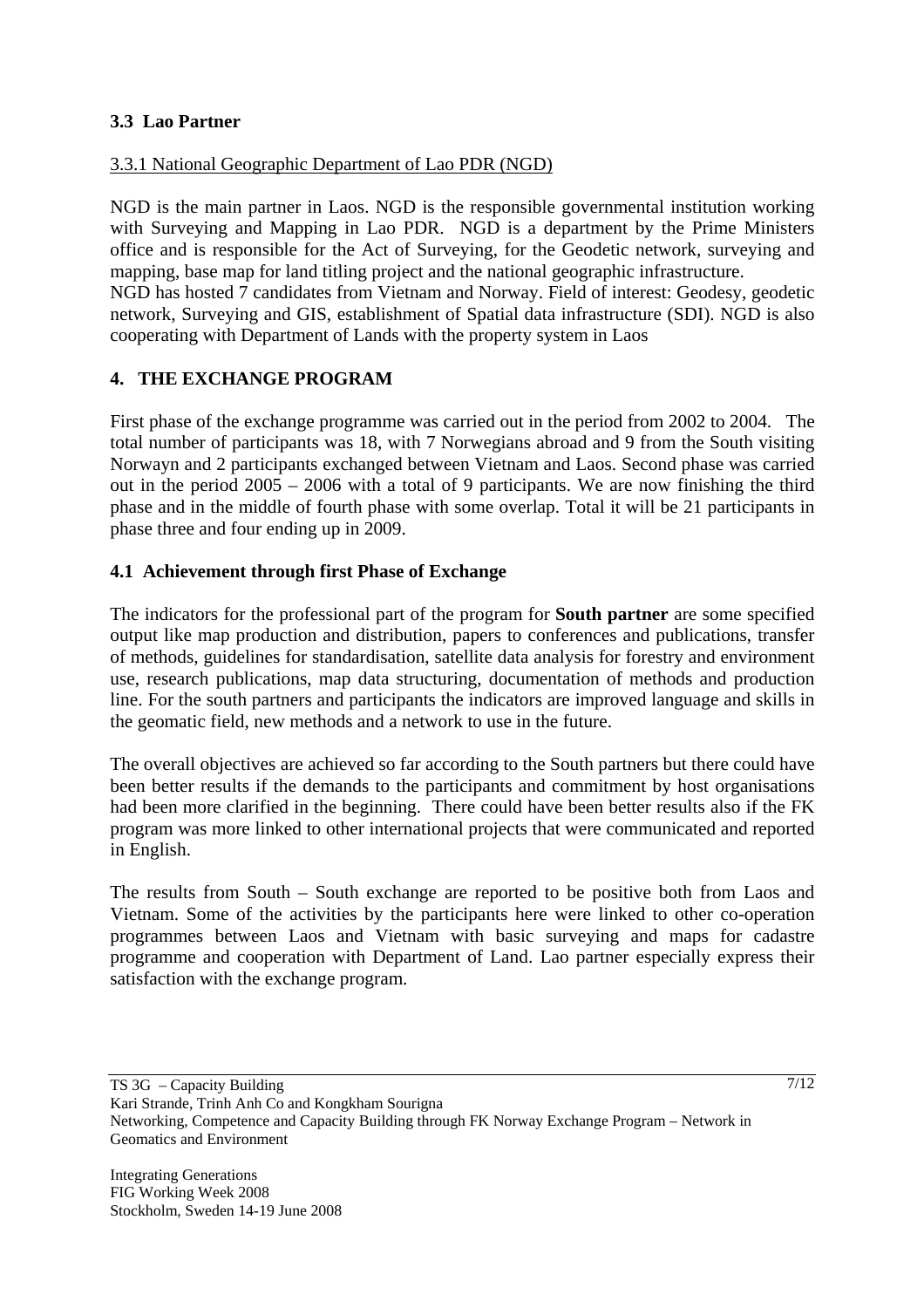The indicators for the professional part of the program in **North** are the satisfaction of the South participants and the North hosts related to the objectives of the program and specified outputs.

Some positive results and concrete output have been achieved like some special map production, distribution on the web, analysing and production of satellite image products and speeding up the structuring of some Russian data for the 1:50.000 scale map. Network and friendship has been strengthened. We have got some very good presentations about Vietnam that have been presented both at local library, national exhibition, to representatives from Norad, Ministry of Environment, some governmental authorities, directorates and private industries in the Geomatic field. This has contributed to network strengthening. There have also been discussions on possible development co-operation especially in the hydrographic and geodetic field linked to the FK program. There is also established some contacts between private industry in Norway and potential partners in Vietnam.

The main conclusion of the first phase was that there are positive results and a stronger partnership. We also learned that we must have stronger commitment both from host partners and participants in the program; we concluded to reduce the number of participants in second phase to be able to have a better follow up and a better integration. The results are best where the participants have good language skills and have got relevant work to do.

# **4.2 Achievements in the Second Phase, 2005 - 2006**

The number of participants was reduced from 18 in first phase to 9 in this second phase. The desired possibilities for following up was satisfactory for the South participants. The 4 South participants also had good language skills except from one who therefore were given special training during the period in Norway. The result was good improvement in communication and performance of his work.

The North participants to Vietnam had some challenges with the work tasks to be optimal from the beginning and it was decided to change host organisation for both North participants during their exchange period. There was an improved outcome for both North participants in Vietnam after communication and meetings in Vietnam in connection with the annual partner meetings in March 2006.

The achievements was better in the second phase than in the first phase. Our experiences by cooperating with private companies as host organisations contributes to a win win situation and broaden the network and is a good base for future cooperation. This will however depend on the skills, the interests and expectations both by the participants and hosts. One of the candidates has been within NMCA, Hydrographic division and got relevant training and work in his field. Two candidates mostly worked with a private company and one candidate was half time with NMCA and half time with a private company. Some listed professional outcomes from the South participants:

Experience in use of new software for making map: FYSAK, OCAD, ESRI…

TS 3G – Capacity Building Kari Strande, Trinh Anh Co and Kongkham Sourigna Networking, Competence and Capacity Building through FK Norway Exchange Program – Network in Geomatics and Environment

Integrating Generations FIG Working Week 2008 Stockholm, Sweden 14-19 June 2008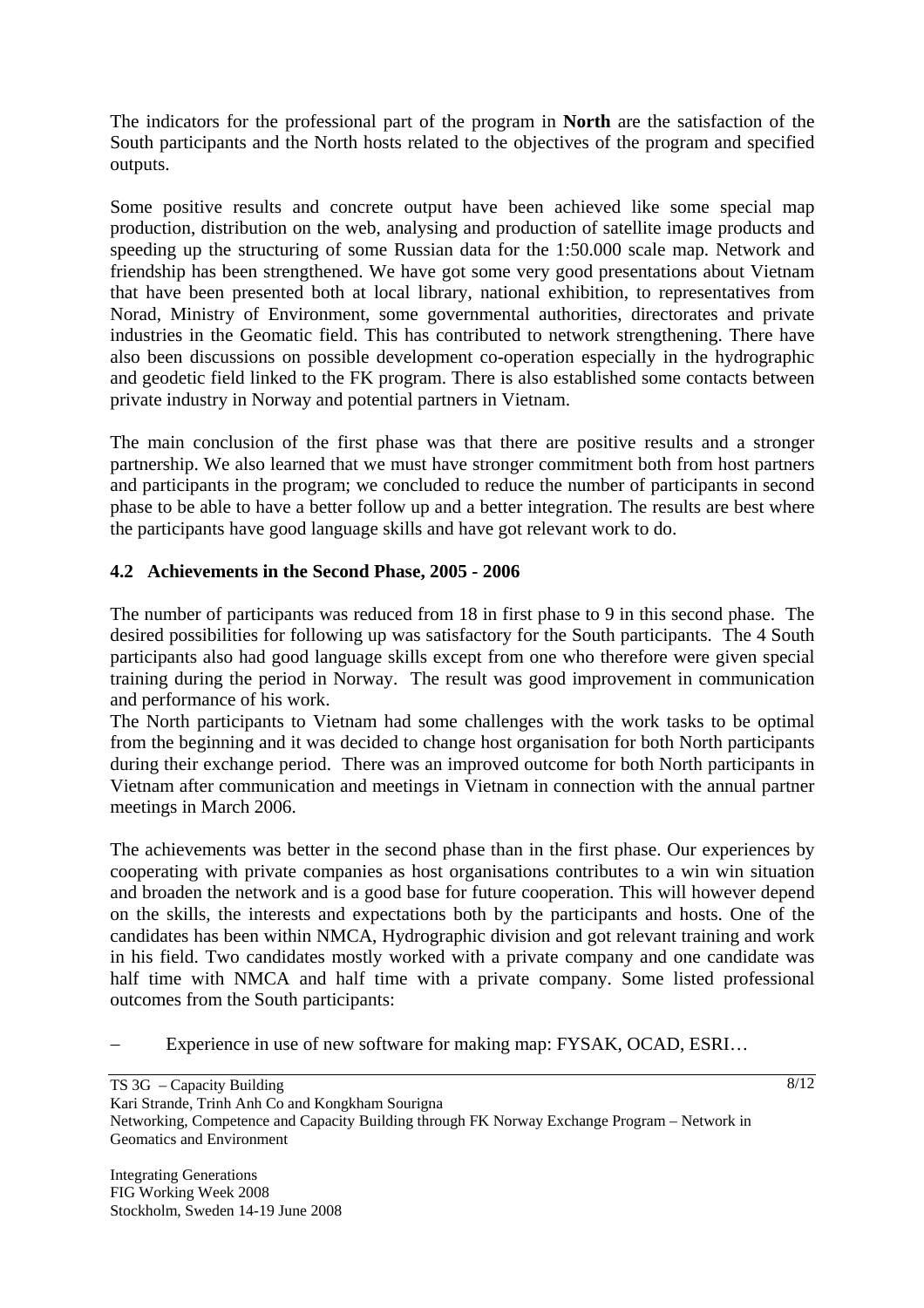- Digitizing, updating and editing thematic maps
- − Editing Municipality maps. Scale 1:125000
- − Editing Trondheim city book maps. Scale 1:10000
- − Editing boat sport maps. Scale 1:50000
- − Learning about Neptun and CFloor system software
- Make curves by using TerraScan and GISLine
- − Monitoring in GPS control centre, recording regularly backup

Some listed professional outcomes from the North participants:

- Education material for GPS surveying and control network
- − Knowledge about Cadastre surveying and registry in a village for user certificates
- − Articles for Dia Chin about Land Administration in Norway
- Compendium and lectures on GPS/GNSS systems for use at University
- − Participating in work with satellite imagery and field trips for ChATSEA
- − Learning about Remote Sensing and PCI-Geomatica
- − Land Titling project digitising land parcels for DoL
- − Create metadata for the Mekong GIS data
- − Map production 1:25.000 Bolikhamxai
- − Digital Elevation Model and contour lines Northern Lao
- − Population maps Saravan Province for UNDP
- − GIS Database 12 seamless layers for Lao
- General Support within GIS, ArcGIS, ArcINfo, Adobe
- English teaching

I will show some of the examples in my presentation

### **4.3 Phase 3 and 4 (2007 – 2009)**

Because we concluded to scale down the number of participants in each phase the exchange program was prolonged in time. The continuation gives better sustainability of the investments made in first and second phase. The network is stronger and it is easier to communicate and adjust for improvement and better output both for partners and participants. Also there was a wish to include the Environmental field especially the Air Quality and urban planning field.

The programme includes many partners and co-partners both in Norway and in Vietnam. Including a Senior Programme for the last three years helps bridging the contact and coordination across institutional barriers. It could also help the participants in the Primary Programme to achieve a better situation and better output from the programme. Even with the preparatory discussions there is a need for more exactly definitions of the tasks and to make adjustments in the start of the posting abroad. Both parties are working for an optimal solution with the Senior FK participant as a facilitator. A Senior FK assists especially in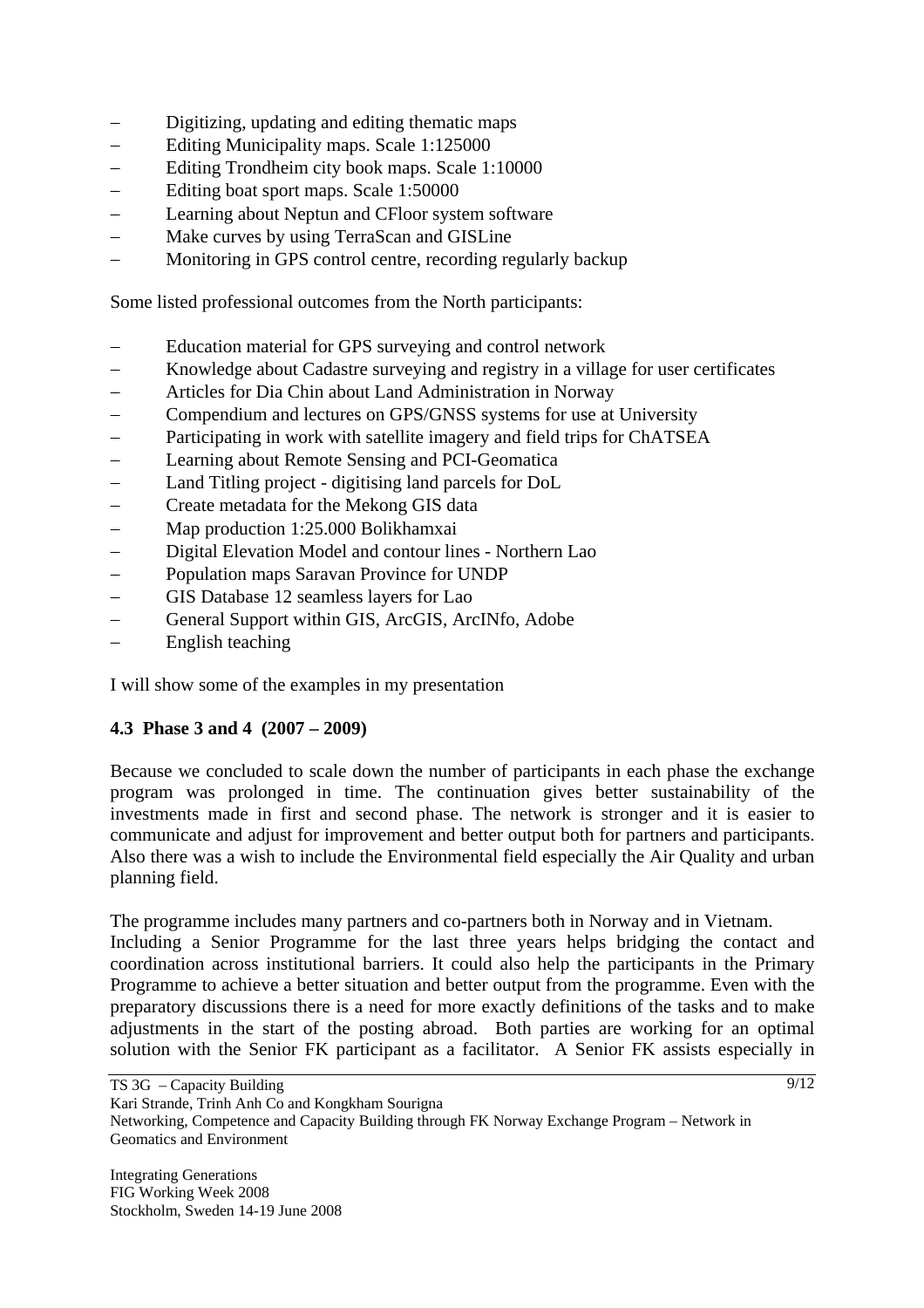connecting the FK program to other relevant projects and assists the South partners in their work for funding applications. One focused area for the Senior Participants as specified by the South partners is to contribute within the standardisation work.

## **4.4 Example of a Position Defined for one Participant**

Candidate from Norway to Laos Estimated time to start Nowember 2007 Duration of engagement on to: December March 2008

In host country: Participant's sphere of responsibility while at host partner will be in the field of Spatial Data Infrastructure, Database management and GIS. The candidate will take part in the technical development and establishment of GI databases to help management and distribution work on the geographic information created within NGD

The participants´ colleagues while at the host partner will be the following: NGD, Science and Technical Division, contact Kongkham Sourigna and Bounhome Heuangsavath

The participant is expected to learn about Lao culture, Lao framework and organisation in the geomatic field. The candidate is expected to learn to transfer knowledge and build and share network.

After return to home country: *The main beneficiaries* will be the network of geomatics especially the organisations, companies and individuals interested in international development in the geomatic field. The sending organisation is also expected to benefit from the exchange which leads to strengthened network and partnership. In addition we hope to get more information and knowledge about FK and the international experiences spread also in the local society where the FK participants have their home place.

*Specific activities to prepare for and share experience and knowledge after return to home country* will be aimed at regional and local public and authorities, Fredskorpset, NORAD and The Norwegian Ministry of Environment, The ministries of Foreign Affairs, professionals in the field of surveying, mapping and area management both national and international, local public in the area where the exchange participants work.

Main activities will be information to regional/national newspaper and other media like internal newsletters, professional magazines in each country and information on relevant web sites. Other activities will be participating in workshops, exhibitions and networking to share their experiences as well as presentations to national and international seminars and conferences.

Criteria for recruitment: Required professional background and/or experience of participant will be higher education and experience in surveying and GIS/ICT

Personal qualities required of the participant: Good English speaking and writing, curiosity, flexibility, open minded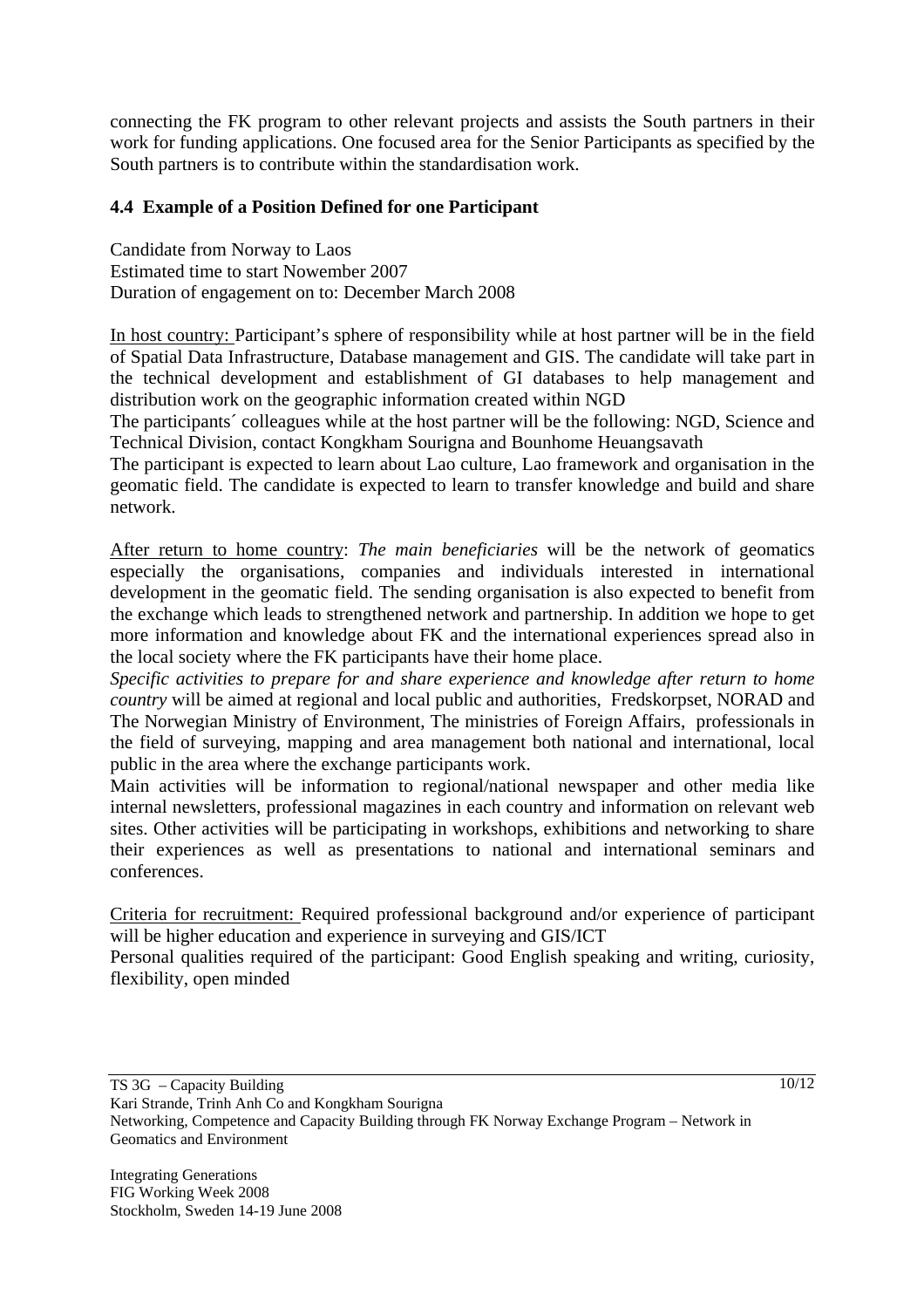# **5. CONCLUSIONS**

The overall conclusion of the program is that it has contributed to most of the objectives and goals set up for the program. We have improved since first phase, we have found a better communication form between the partners and we have a broad network that can support also the future phases to come. We have built on the experiences and extended the phase running now with a senior participant integrated in the program that better bridge and secure the capacity building especially by South partner organisations. The participants overall impression is positive, some network is established both professional and social. Even a marriage is an outcome of the exchange program phase II.

Some good advice from the participants:

- Give the participant a mentor with authority

- The participant should not work as a "foreign expert", but as employee together with the host staff.

Don't be afraid to use the participant, put him on committed projects

− Organise a presentation early, where the participant can inform about himself and the project

- Make clear and detailed working plans
- Review of working plans every 3 months
- − Describe routines and reporting
- − Demand results, demand reports
- − Coordination with other funds for implementing projects
- − More Country knowledge and understanding processes
- − Information transfer through reports from former participants
- Overlap between participants
- − Find right match participants host organizations

Our program contributes also to the main FK Norway ideas about forging new ties, exchanging knowledge, meeting people and crossing boundaries These exchanges manifest themselves at different levels;

At the human level, where the participants changes their lives forever

At the institutional level, where the companies and organisations gains access to new markets, acquire new expertise and broaden their understanding of the international sphere As a total we can say that we now represent a big family with relatives in all three countries and a strong network that can be used for many purposes also outside the main program for exchange.